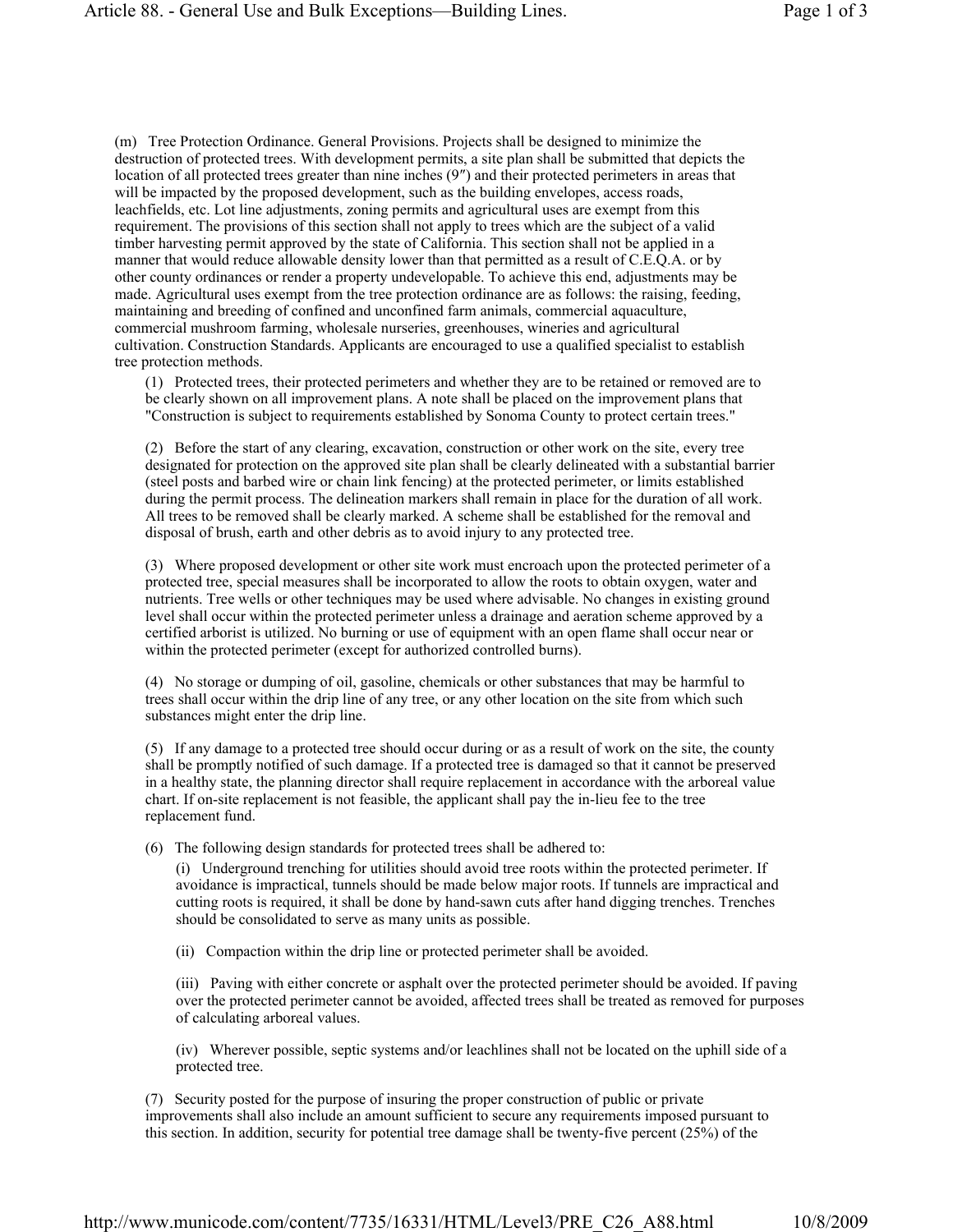amount posted for planned tree replacement. In lieu fees shall be paid prior to recording any maps. Such security shall not be released until protection requirements, including planting replacement trees, and any long term maintenance requirements have been satisfactorily discharged. The initial bond amount may be reduced to cover only the maintenance and replacement of trees after construction is completed.

(8) The Valley Oak-Quercus lobata shall receive special consideration in the design review process to the extent that mature specimens shall be retained to the fullest extent feasible. Valley Oaks contribute greatly to Sonoma County's visual character, landscape and they provide important visual relief in urban settings. On existing parcels created without the benefit of an accompanying EIR, design review shall focus on the preservation of Valley Oaks to the fullest extent feasible. Where such preservation would render a lot unbuildable, partial protection with accompanying appropriate mitigations developed by a certified arborist shall be incorporated into the project design. In such cases where only partial protection can be achieved, full replacement in accordance with the arboreal value chart shall be required. Arboreal Value Charts. One of the following charts is to be used for determining arboreal values. The applicant shall indicate at time of application which chart is to be used. Chart No. 1 requires analysis to be done only in the development areas (building envelopes, access roads, etc.) and requires one hundred percent (100%) replacement or in-lieu fees. Chart No. 2 requires analysis of the entire site but allows for removal of up to fifty percent (50%) of the arboreal value. Compensation for the loss of greater than fifty percent (50%) arboreal value will require replacement by using the chart.

## **Chart No. 1: To Be Used For Measuring Trees Removed Only in The Development Areas.**

## **[TABLE BELOW]**

| d.b.h. (inches) | <b>Removed Trees</b> | <b>Weighted Value</b> | <b>Arboreal Value</b> |
|-----------------|----------------------|-----------------------|-----------------------|
| $9 - 15$        |                      |                       |                       |
| over 15-21      |                      |                       |                       |
| over 21-27      |                      |                       |                       |
| over 27-33      |                      |                       |                       |
| over 33         |                      |                       |                       |

Total;#rule;

This value (the A.V.) is used to

calculate the replacement number.

**\* d.b.h. (diameter at breast height, four and one-half (4 ) feet above ground) can be calculated by measuring the circumference of the tree and dividing by 3.14 or pi.** 

## **Chart No. 2 Complete Site Analysis.**

a. To Be Used For Measuring Existing Trees On The Entire Site.

| $d.b.h.*$ (inches)             | <b>Existing Trees</b> | <b>Weighted Value</b> | <b>Existing Arboreal Value</b> |
|--------------------------------|-----------------------|-----------------------|--------------------------------|
| $9 - 15$                       |                       |                       |                                |
| over 15-21                     |                       |                       |                                |
| $over 21-27$                   |                       |                       |                                |
| $_{\alpha \nu \alpha r}$ 27 33 |                       |                       |                                |